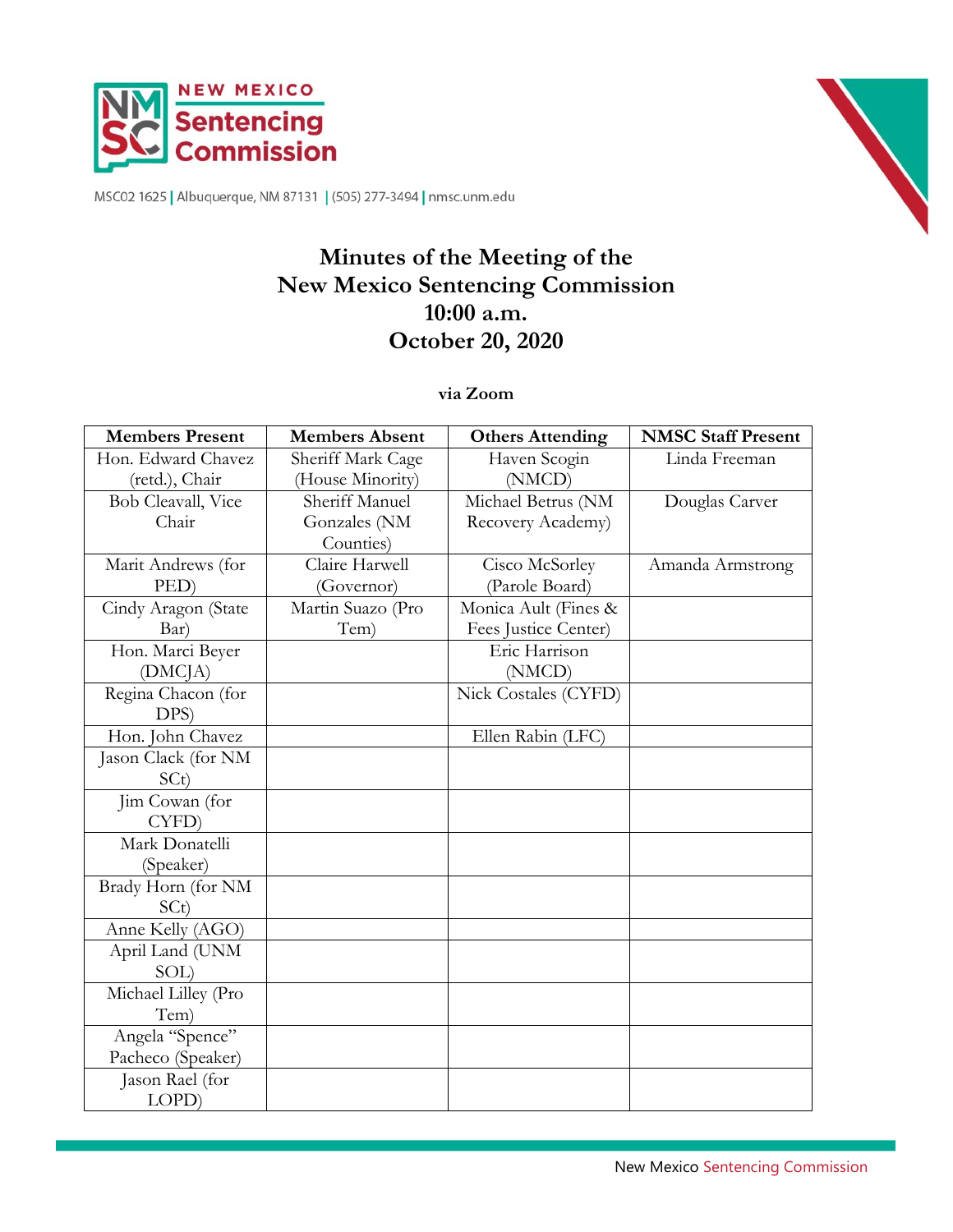| Nina Safier          |  |  |
|----------------------|--|--|
| (Governor)           |  |  |
| David Schmidt (Pro   |  |  |
| Tem)                 |  |  |
| Alisha Tafoya Lucero |  |  |
| (NMCD)               |  |  |
| Clint Wellborn       |  |  |
| (NMDAA)              |  |  |
| Ron West (Senate     |  |  |
| Minority)            |  |  |
|                      |  |  |

**I. Welcome.** The meeting began at 10:00 a.m. Chair Justice Edward Chavez (retd.) welcomed members, guests, and staff to the meeting. Everyone on the Zoom introduced themselves.

**II. Approval of minutes for the July 21, 2020 meeting.** The minutes of the meeting were approved by unanimous vote.

## **III. Staff Report.**

Linda Freeman, Executive Director of the New Mexico Sentencing Commission (NMSC), informed the committee of the following:

- The NMSC will have its budget presentation to the LFC on October 29, 2020;
- Staff is working on the Earned Meritorious Deduction report;
- Staff is working on a new Controlled Release Report. The new report will be called the New Mexico Corrections Population Snapshot, and will have more useful data than the old report;
- Staff is working on a re-projection of the Prison Population Forecast, trying to take into account the many variables that are impacting the prison population in these times;
- Staff is working on verification of the data required under the County Detention Reimbursement Act;
- Staff, along with Prof. Noah Painter Davis of the University of New Mexico, is working on a new report on recidivism in the state, one that will break out information more granularly, such as those who have left on supervision versus those who discharged, and whether there is an association with the history of a person's violation with a propensity to recidivate;
- Staff, along with Prof. Painter Davis, is also working with a juvenile and young adult pre-prosecution diversion program in the First Judicial District;
- Staff is working on a data visualization report that will be posted to the NMSC website. The report will post information such as case counts by Judicial District and Probation and Parole Districts, and the like; and
- Staff has also been very busy attending meetings of subcommittees and subcommittee working groups, taking notes and minutes, and coordinating their work. There have been seven Reform Committee meetings, two Juvenile Committee meetings, one JISC meeting, five meetings of the Juvenile Committee's fines and fees working group, one meeting of the Juvenile Committee's serious youthful offender/youthful offender working group, and one meeting of the Reform Committee's geriatric and medical parole working group.

Douglas Carver, Deputy Director, NMSC, informed the Commission that he and Executive Director Freeman had presented to two meeting of the Legislatures interim Courts, Corrections, and Justice Committee (CCJ), and one meeting of CCJ's Criminal Justice Reform Subcommittee (CJRS). He also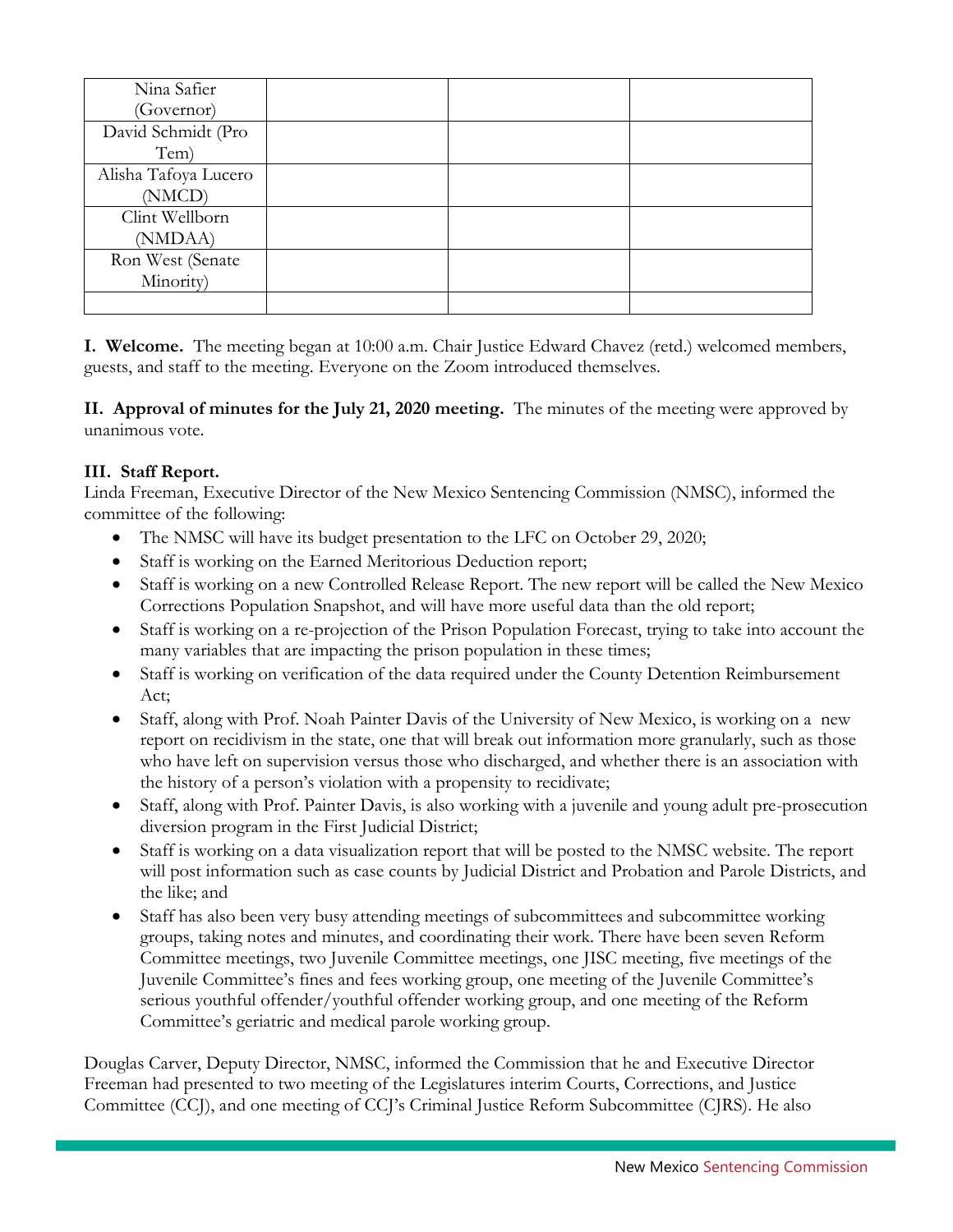informed the Commission that at the CJRS meeting, Rep. Gail Chasey had requested that the Commission provide a dollar figure for how much it would cost for the Commission to head an effort to rewrite the Criminal Code. Deputy Director Carver said that the plan was for the NMSC to bring an appropriation bill for such an effort before CCJ at their December 1, 2020 bill endorsement meeting.

#### **IV. Presentation New Mexico Recovery Academy.**

Haven Scogin, Community Corrections Administrator, New Mexico Corrections Department (NMCD), and Michael Betrus, Director, New Mexico Men's and Women's Recovery Academies, gave a presentation to the Commission on the work of the New Mexico Men's and Women's Recovery Academies. Mr. Betrus gave the Commission an overview of the two academies, the Men's Academy in Los Lunas, the Women's Academy in Albuquerque. The two academies provide gender-specific, trauma-informed treatment in each of the facilities, focusing on clients with substance abuse and related disorders, and with co-occurring conditions. The capacity of the Men's Academy is 100 clients; the Women's is 52 clients. Mr. Betrus informed the Commission that the academies provide a 180-day program. He spent some time discussing the mothers' house that was part of the Women's Academy, a space for new mothers to be with their children and learn parenting skills; many of the clients of the Women's Academy have never spent time with their children.

Mr. Betrus informed the Commission that all of the programming was evidenced-based, with a focus on criminogenic needs. The Academies use a validated assessment tool to determine needs, the RN version of the COMPAS evaluation tool, which is used at both entry to the program and exit, in order to evaluate clients' progress. The programming focuses on issues including managing substance abuse disorder, parenting, anger management, tele-psychology sessions, and domestic abuse.

Mr. Betrus added that the Covid-19 pandemic had affected programming. There are new screening protocols that have been put into place, and group sizes have been reduced. To ensure that clients still receive the same level of contact, programs are now delivered more frequently to clients.

Ms. Scogin informed the Commission that NMCD uses the Recovery Academies as a diversion program for people who are out on supervision and as a re-entry program for those ready to release. Referrals can come from judges, Probation and Parole officers, or the Parole Board. Once referred, a person is generally accepted if the person is struggling with substance abuse and addiction, and has been dual-diagnosed. There is then a clinical review conducted by the appropriate Recovery Academy; these clinical reviews are conducted from prisons and jails across the state and with potential clients in the community. Once someone is approved for admittance, transportation is arranged to get the client to their academy. Potential clients who are not accepted are those who are registered sex offenders, those who have a sex crime in their criminal history, and those with an arson conviction.

Mr. Betrus concluded by noting that the clients in the Recovery Academies are those who are treatment resistant; clients average having failed four prior treatment programs. He added that before the Covid-19 crisis, there was a fair amount of interaction between clients and the wider community, including Christmas celebrations, community work such as renovations of a church and village walls, a running club, a music club, and baseball games against other teams in the city.

In response to questions, Ms. Scogin informed the committee that at present it was not possible to place someone at one of the academies before their parole date; that roughly 40-60 percent of admissions were parolees direct from prison, with the balance made up equally of clients who had been referred by judges or by Probation and Parole officers; that clients have a graduation rate of approximately 75 percent, with women from the mothers' house having a rate of 100 percent; that the three-year recidivism rate for the Women's Academy was 12-20 percent, 15-25 percent from the Men's Academy, rates which reflect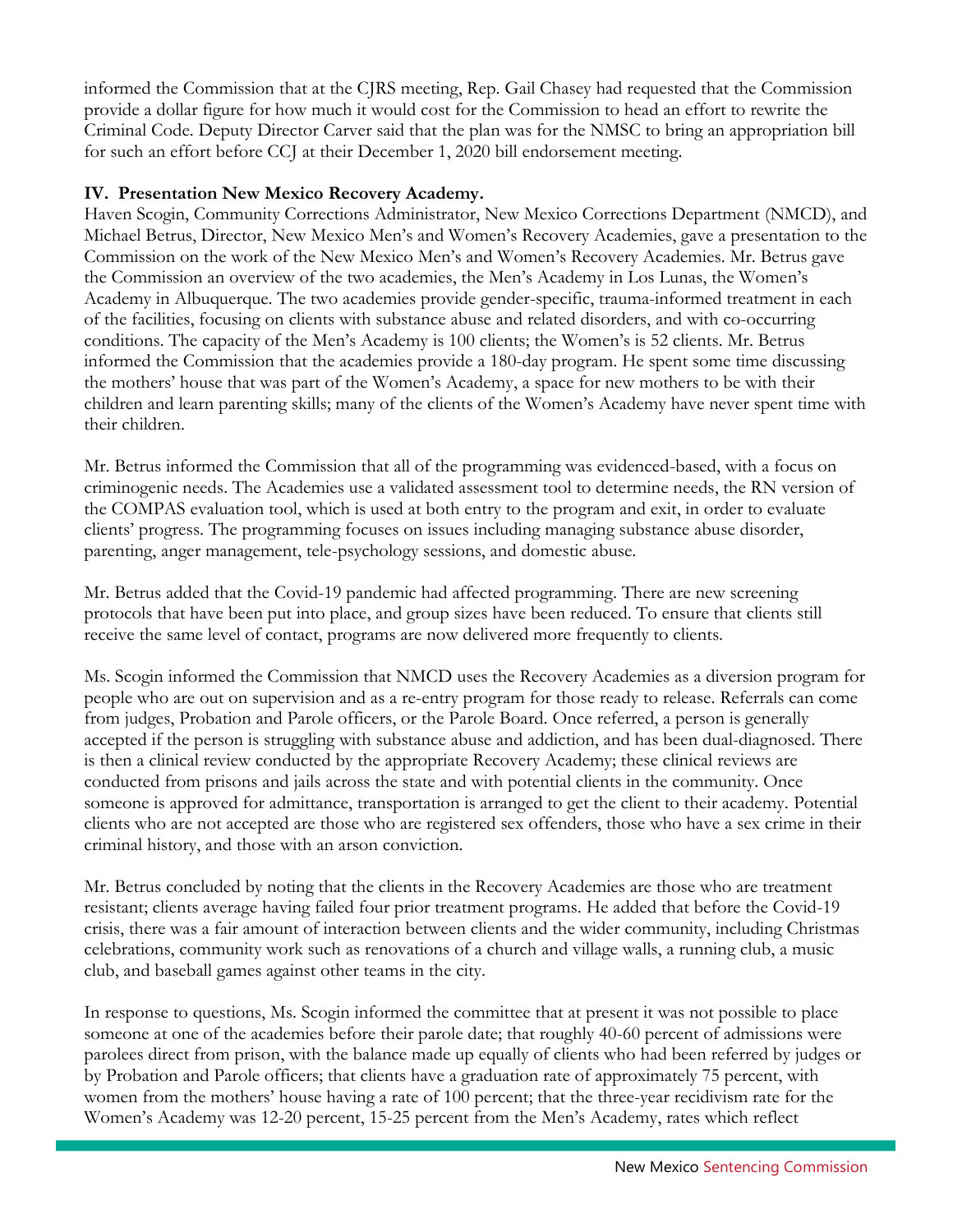graduates of the academies; and that all graduates of the program have housing options established for them.

Members of the Commission discussed and asked questions about being able to be accepted into a Recovery Academy before one's parole date; restrictions on community activities because of Covid-19; the graduation rates of clients; the recidivism rates of clients; housing and employment options for graduates of the academies; the need for such services as those provided by the academies in the state; whether public defenders can make referrals to the academies; and whether youth in the 18 – 21 year old range who are still under Children's Court supervision could be accepted to the academies (they cannot be, at present).

## **V. Report from the Legislative Committee.**

As Martin Suazo, Chair of the committee, was unable to attend the meeting, this report was postponed until the Commission's next meeting.

## **VI. Report from the Justice Information Sharing Council.**

Executive Director Freeman informed the Commission that JISC was the lead committee for criminal justice data integration efforts in the state. The New Mexico DataXchange is entering its Phase 2, and while it has received C2 funding for this fiscal year, it was not clear whether those monies will be forthcoming in the future. The DataXchange, however, was designed in an open fashion, and thus the NMSC has contracted with RESPEC to assess the market for similar data-sharing platforms. She also informed the Commission that New Mexico Tech had put up a dataset of the state identification number (SID) and is ready to move to working with the courts and the Administrative Office of the District Attorneys to have their systems accept the SID. Work has also begun on how to populate the SID into the records of people who are already involved with the criminal justice system. In addition, JISC has formed two working groups: one is working on a unified data-sharing agreement between all of the agencies and entities participating in the data-sharing process; the other is developing a hierarchy of charges in the Charge Code Table.

#### **VII. Report from the Juvenile Committee.**

Bob Cleavall, Chair, gave the Commission some background on the committee, and then informed the Commission that the committee had focused this year on the problems that have arisen from the closure of the majority of the state's juvenile detention facilities and the lack of law enforcement and other referrals to treatment programs that offer services to juveniles. In addition, the committee has formed two working groups: one to examine statutes concerning serious youthful offenders and youthful offenders, particularly concerning areas where there might be a discrepancy between the Children's Code and Court Rules, and to examine the idea of blended sentencing for juvenile; the other to look at the issue of the use of fines and fees in the juvenile justice system, a spin off from the work in the areas of fines and fees that the Reform Committee has undertaken. The fines and fees working group was nearing completion of a draft bill for the committee to consider at its next meeting; the serious youthful offender/youthful offender working group may or may not have a bill for committee consideration.

Jason Rael, Law Office of the Public Defender, chair of the serious youthful offender/youthful offender working group, discussed the working group's work. The area of focus decided on by the working group is to revise the Children's Code to allow judges to potentially administer a delinquent disposition to children found to have committed first degree murder. This would be in line with recent precedent from the New Mexico Supreme Court; follow recent scientific understanding of brain development in children, including the tremendous adverse impact incarceration in adult facilities has on children; and would give judges in the state the additional sentencing tool for these children for which they have asked. It would not take away any of a court's discretion. The working group will be meeting on the coming Friday and hopes to have a bill for committee consideration.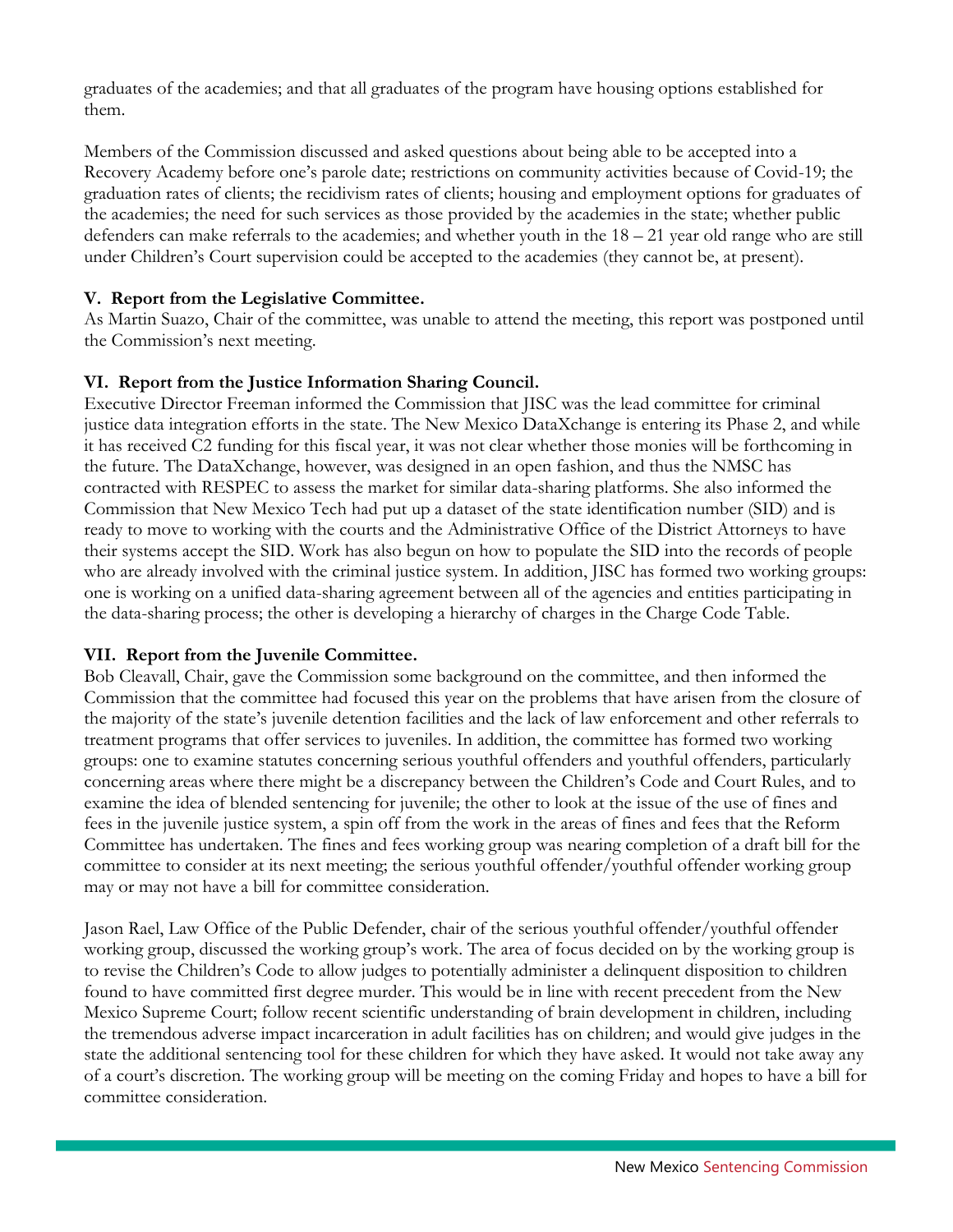April Land, University of New Mexico School of Law, co-chair of the juvenile fines and fees working group, discussed their work. The idea is, in line with reform efforts that are taking place nationally, to eliminate as many fines and fees from the juvenile justice system as possible. The working group is working with the Children's Court Improvement Committee to distribute a questionnaire statewide to practitioners in the field to assess whether and how fines and fees are used in the various judicial districts in the state. The general understanding is that fines and fees are rarely, if ever, used, but the survey hopes to collect data to confirm that belief. The working group has made good progress on a draft bill. There is still some discussion to be had on whether traffic offenses should be included in the effort. She noted that the working group was not touching any of the statutes regarding restitution. She thanked Monica Ault, New Mexico Director, Fines and Fees Justice Center, for all of the assistance she has provided to the working group.

## **VIII. Report from the Sex Offender Management Board.**

Deputy Director Carver, Acting Chair, reported to the Commission that the SOMB was still awaiting the Governor's appointments and had not met. He added that further discussion of the SOMB could be held until the Commission discussed the bill to repeal the SOMB, a later agenda item.

## **IX. Report from the Grants Committee.**

Executive Director Freeman informed the Commission that the committee had received five applications for crime reduction grants this year. The committee will be meeting later in the month and will update the Commission at its November meeting.

## **X. Report from the Reform Committee.**

Angela Pacheco, Chair, informed the Commission that the Reform Committee, which is made up of a crosssection of practitioners from across the criminal justice system, had met seven times since the last Commission meeting. The committee had many ideas for possible reform work, but settled on the issue of the use of fines and fees in the criminal justice system. Fees in particular are scattered throughout the statutes, and often when they are imposed, people end up going to jail because they cannot pay. The bill the committee will be presenting to the Commission for approval, a consensus bill by committee members, focuses on indigent defendants. She thanked Ms. Ault of the Fines and Fees Justice Center for all of the assistance she has provided to the committee.

Reform Committee Chair Pacheco also informed the Commission that a second bill, focusing on reforms to geriatric and medical parole, may also be presented to the Commission for approval.

#### **XI. Bill to Abolish the Sex Offender Management Board.**

Chair Chavez informed the Commission that the Executive Committee had agreed to bring forward a bill abolishing the SOMB. Deputy Director Carver discussed the recent history of the SOMB, noting that not only had the Board not met since the Governor had taken office, as she had not appointed her members to the Board, almost half of the Board's membership, but that in the years prior the Board had often struggled to achieve a quorum for its meetings. He noted that the Board was a product of its time, and that in recent years there had been virtually no one asking about its work. He added that the duties of the Board were an odd fit with the duties of the Commission. Certain duties of the Board could be assumed, when needed, by the NMSC. The bill has two sections aside from the section that repeals the SOMB statute, as the Board was mentioned by name in two other parts of the law.

Cindy Aragon added that the Board had last met in September of 2018, and the SOMB statute had only been amended twice, in 2007 and 2005, both times to add members to the Board.